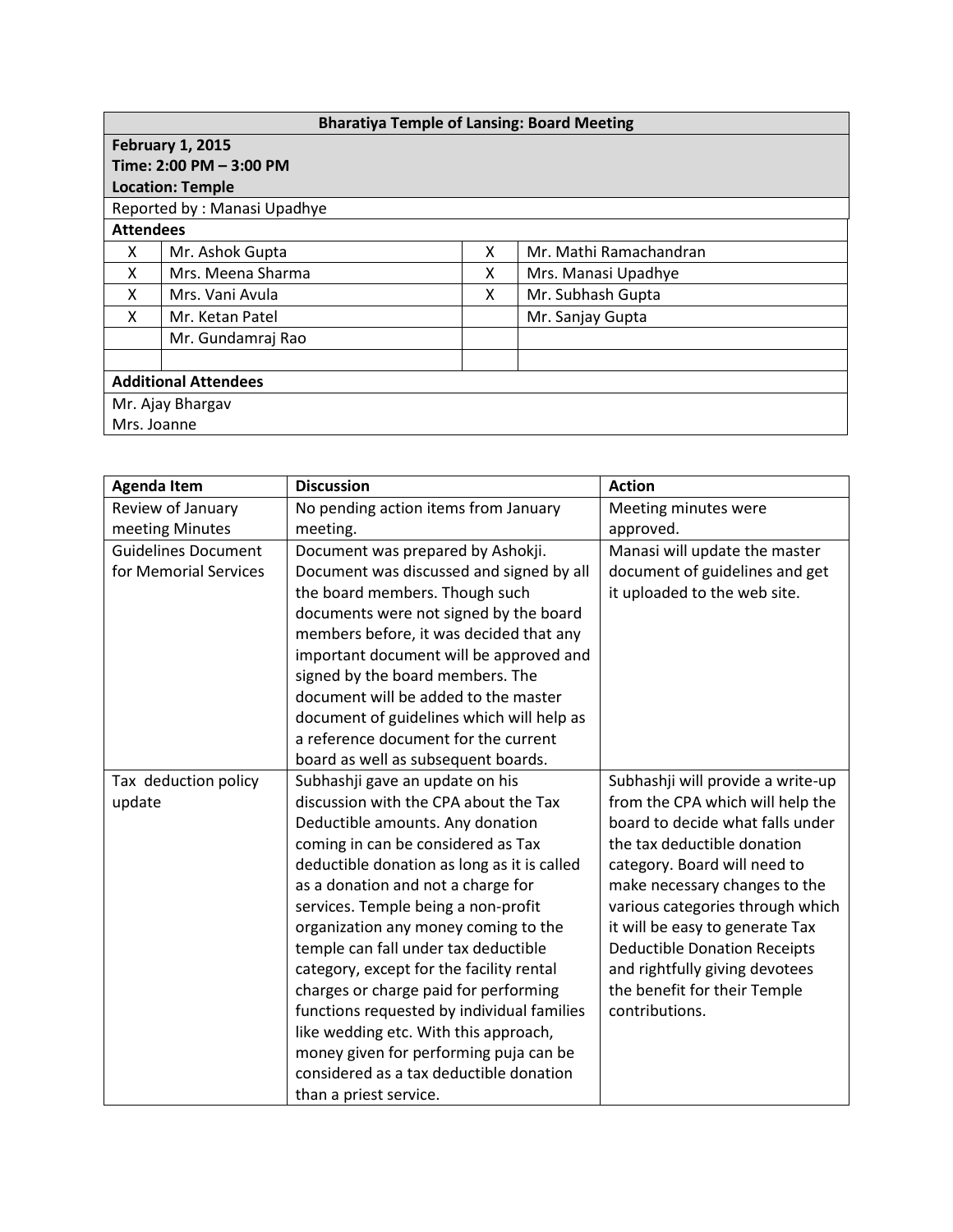| Temple Board's                | Keep temple very neat and clean. To be     |                                   |
|-------------------------------|--------------------------------------------|-----------------------------------|
| <b>Commitment &amp; Goals</b> | taken care by BTL MAINTENANCE              |                                   |
| For 2015                      | COMMITTEE: Ketan-Chair:                    |                                   |
|                               | - Shshtriji house renovation/repairs.      |                                   |
|                               | - Auto-flush in men's urinal.              |                                   |
|                               | - Resolve sump pumps on going issues.      |                                   |
|                               | - Finish painting of outside sign          |                                   |
|                               | - Plant trees/shrubs as requested by city- |                                   |
|                               | thanks to Aditya                           |                                   |
|                               | - Hang widow treatment in basement.        |                                   |
|                               | - Update life member recognition board.    |                                   |
|                               | Keep temple a financially viable           |                                   |
|                               | organization. To be taken care by BTL      |                                   |
|                               | FUND RAISING COMMITTEE: Sanjay-Chair       |                                   |
|                               | & BTL FINANCE COMMITTEE: Subhash-          |                                   |
|                               | Chair                                      |                                   |
|                               | - Collect \$400,000.00 in temple revenue-  |                                   |
|                               | Sanjay WILL create strategy to meet this   |                                   |
|                               | goal.                                      |                                   |
|                               | - Look into how a devotee can claim full   |                                   |
|                               | tax deduction on all the checks            |                                   |
|                               | written/cash given to BTL-Subhash/Ashok.   |                                   |
|                               | Keep temple very conducive to Devotees     |                                   |
|                               | spiritual needs. To be taken care by BTL   |                                   |
|                               | PRIEST COMMITTEE: Vani-Chair, by BTL       |                                   |
|                               | POOJA / PROGRAM COMMITTEE: Meena-          |                                   |
|                               | Chair / Mathi-Co Chair & also by BTL PR &  |                                   |
|                               | <b>COMUNICATION COMMITTEE: Manasi-</b>     |                                   |
|                               | Chair / Raj-Co Chair:                      |                                   |
|                               | - Maximize the use of BTL by different     |                                   |
|                               | communities                                |                                   |
|                               | - Meet with different communities to       |                                   |
|                               | improve PR.                                |                                   |
| <b>Ornaments Inventory</b>    | Mathi and Dr. Reddy completed the          | Mathi to get the updated list     |
| and Auditing                  | ornaments inventory and auditing. Extra    | filed and keep it in the cabinet. |
|                               | jewelry is kept in the locked cabinet.     |                                   |
|                               | The list will be filed and kept along with |                                   |
|                               | the jewelry.                               |                                   |
| Project Update                | Elevator Issues - Ketan got 2 quotes. He   | Pending task - Collect existing   |
|                               | will take the necessary decision.          | temple keys from various people   |
|                               |                                            | and re-distribute amongst the     |
|                               |                                            | temple board members and the      |
|                               |                                            | priests.                          |